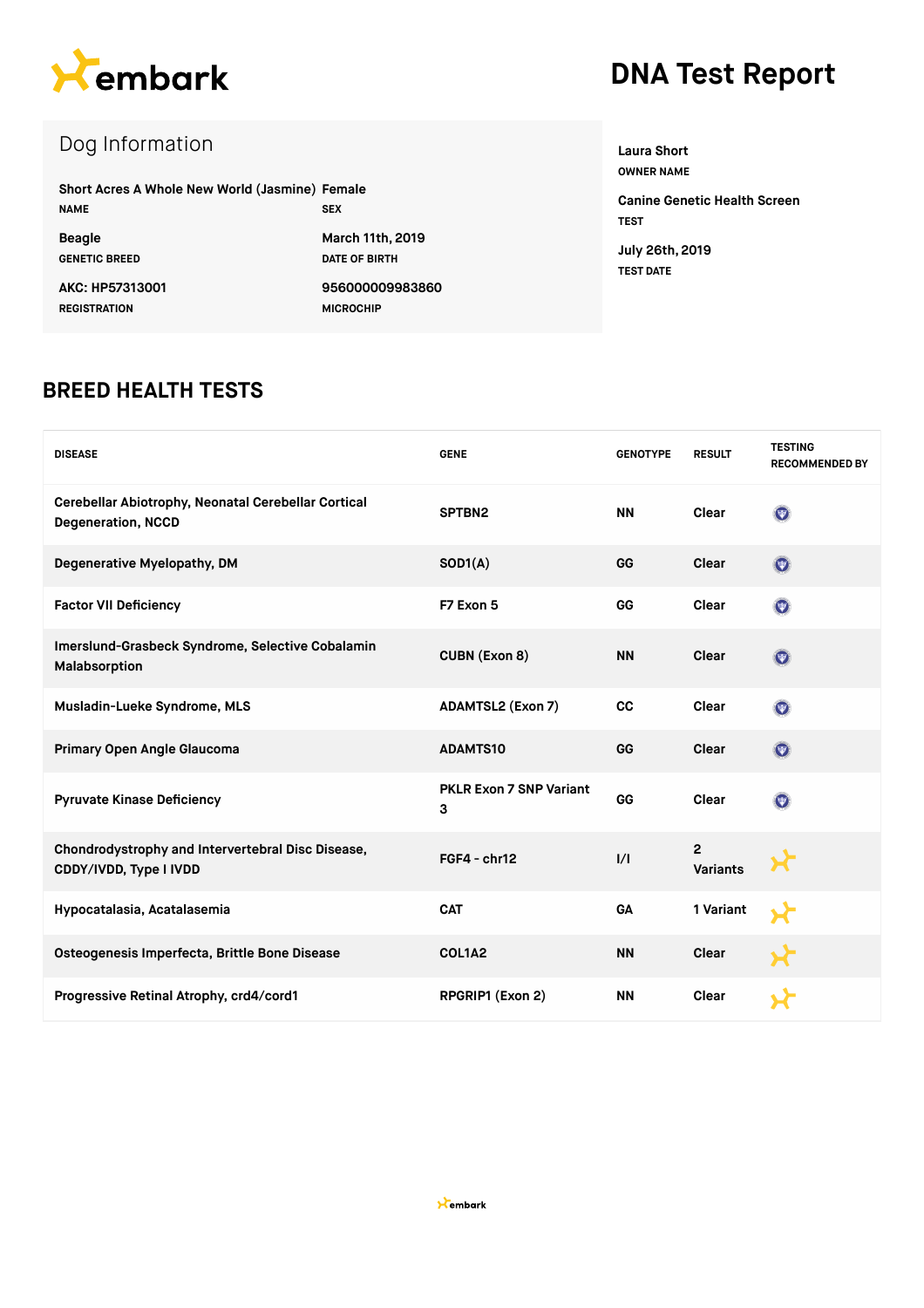

# Dog Information

**Short Acres A Whole New World (Jasmine) NAME**

#### **INBREEDING AND DIVERSITY**

| <b>Genetic Diversity</b>         | <b>RESULT</b> | <b>GENETIC</b><br><b>RESULT</b> |
|----------------------------------|---------------|---------------------------------|
| <b>Coefficient Of Inbreeding</b> |               | 11%                             |
| <b>MHC Class II - DLA DRB1</b>   |               | High<br><b>Diversity</b>        |
| MHC Class II - DLA DQA1 and DQB1 |               | High<br><b>Diversity</b>        |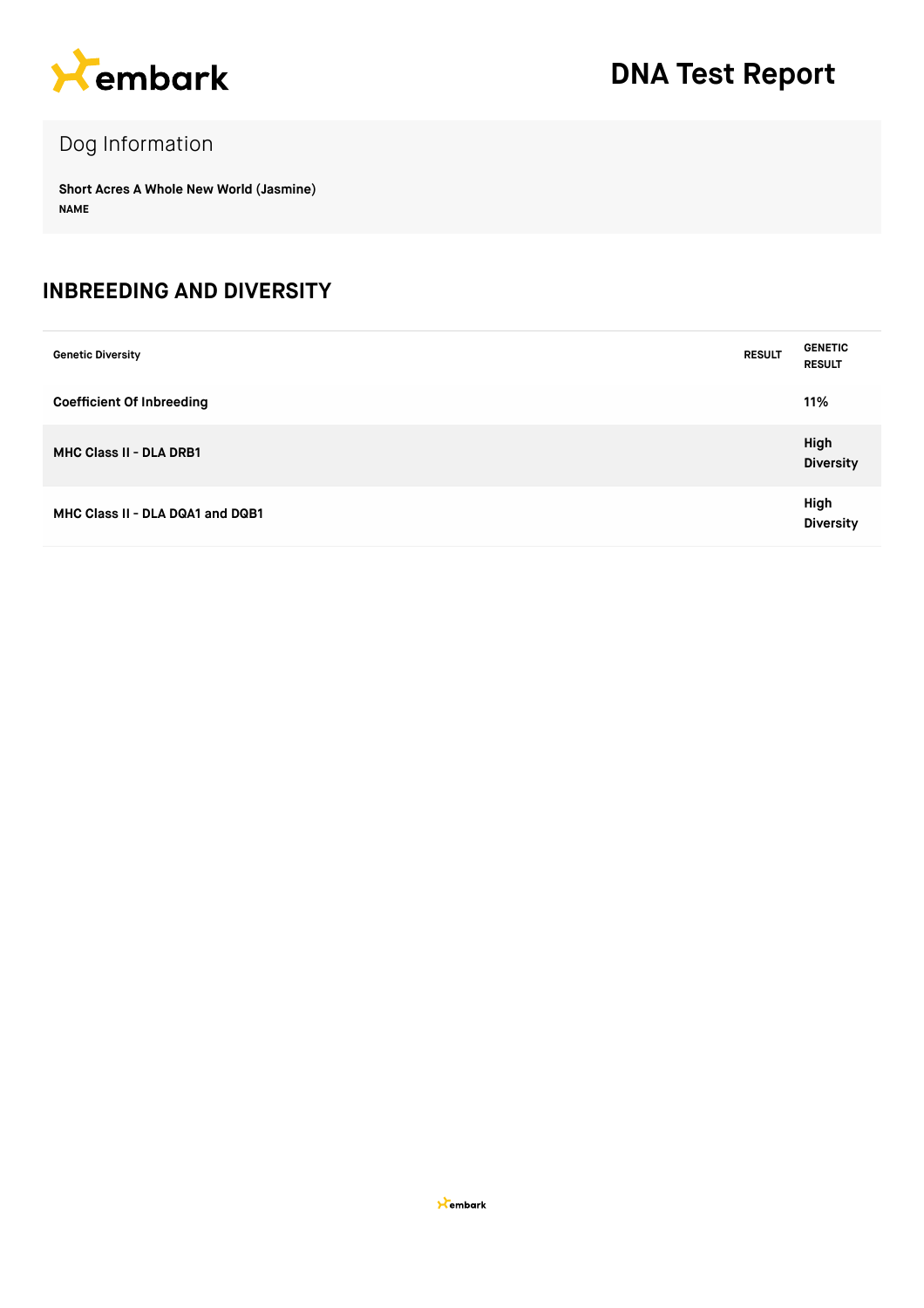

# **DNA Test Report**

# Dog Information

**Short Acres A Whole New World (Jasmine) NAME**

### **TRAIT TESTS (1/2)**

| <b>Coat Color</b>                                | <b>RESULT</b>                                            | <b>GENETIC</b><br><b>RESULT</b>      |
|--------------------------------------------------|----------------------------------------------------------|--------------------------------------|
| E Locus (MC1R)                                   | No dark mask or grizzle                                  | Ee                                   |
| K Locus (CBD103)                                 | More likely to have a patterned haircoat                 | <b>k</b> <sup>y</sup> k <sup>y</sup> |
| <b>Intensity Loci LINKAGE</b>                    | Any light hair likely yellow or tan                      | Intermediate<br>Red<br>Pigmentation  |
| A Locus (ASIP)                                   | Black/Brown and tan coat color pattern                   | $a^{t}a^{t}$                         |
| D Locus (MLPH)                                   | Dark areas of hair and skin are not lightened            | DD                                   |
| <b>B Locus (TYRP1)</b>                           | Black or gray hair and skin                              | BB                                   |
| Saddle Tan (RALY)                                | Likely saddle tan patterned                              | <b>NN</b>                            |
| S Locus (MITF)                                   | Likely flash, parti, piebald, or extreme white           | spsp                                 |
| M Locus (PMEL)                                   | No merle alleles                                         | mm                                   |
| H Locus (Harlequin)                              | No harlequin alleles                                     | hh                                   |
|                                                  |                                                          |                                      |
| <b>Other Coat Traits</b>                         | <b>RESULT</b>                                            | <b>GENETIC</b><br><b>RESULT</b>      |
| <b>Furnishings (RSPO2) LINKAGE</b>               | Likely unfurnished (no mustache, beard, and/or eyebrows) | Ш                                    |
| Coat Length (FGF5)                               | Likely short or mid-length coat                          | GG                                   |
| Shedding (MC5R)                                  | Likely heavy/seasonal shedding                           | <b>CC</b>                            |
| Hairlessness (FOXI3) LINKAGE                     | Very unlikely to be hairless                             | <b>NN</b>                            |
| Hairlessness (SGK3)                              | Very unlikely to be hairless                             | <b>NN</b>                            |
| Oculocutaneous Albinism Type 2 (SLC45A2) LINKAGE | Likely not albino                                        | <b>NN</b>                            |
| Coat Texture (KRT71)                             | Likely straight coat                                     | cc                                   |